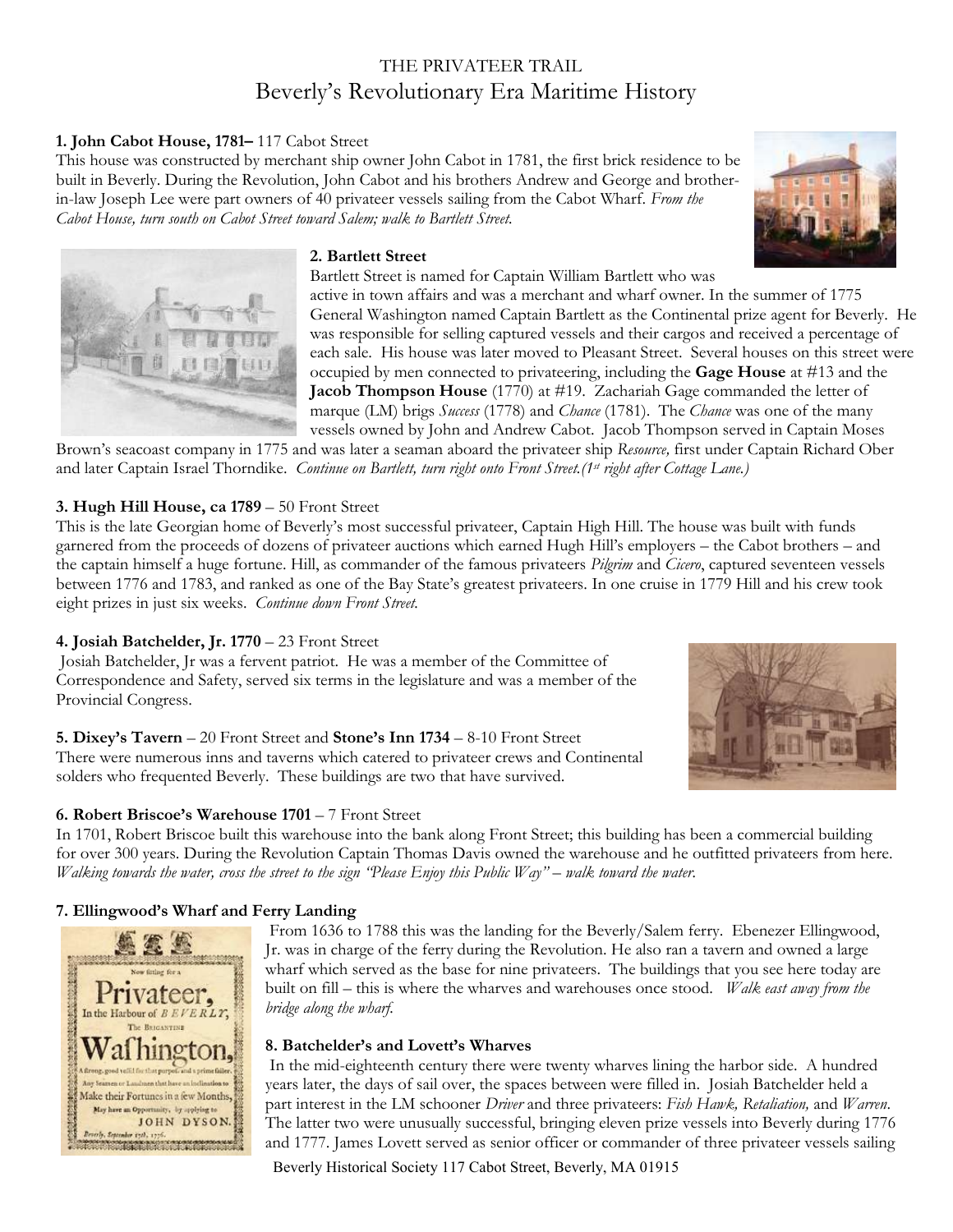

# from this wharf. *Return to Water Street and turn right.*

**9. Samuel Herrick's House and Inn, 1764** – 56 Water Street

Samuel Herrick's house is one of the few 18<sup>th</sup> century buildings still standing on Water Street. Herrick rented rooms in this building to ship captains and Continental army officers during the war, a practice continued by his family after his death. Tragically, he went down with his ship in 1773. The property also included a wharf across the street. *Continue along Water Street. Watch for the walkway on the right with the sign: "Please enjoy this harborside".*

#### **10. Glover's Wharf and the Hannah, Cabot's Wharf, Bartlett's Wharf, and Union Wharf**

To the right from the harbor-end of the boardwalk is the location of Glover's Wharf. Colonel John Glover of Marblehead purchased his Beverly wharf in 1774. In 1775 General George Washington ordered Glover to outfit a small fleet of schooners to prey upon British shipping bound into occupied Boston. On September 5th the 68-foot schooner *Hannah* sailed as the first official armed vessel of the United Colonies. The harbor became Washington's Naval Base during 1775 and 1776.

Nearby was Cabot's Wharf, owned by Andrew, George and John Cabot, Joseph Lee, and William Bartlett. The Cabots became the second wealthiest family in Massachusetts as a result of their privateering efforts. It was said of them in 1780 that, "The Cabots of Beverly, who we know had but five years ago a very moderate share of property are now said to be by far the most wealthy in New England."

In addition to shares in Cabot's Wharf, the naval agent, William Bartlett, owned his own warehouse/wharf. Here he inventoried and sold goods from captured British ships. In 1777 Bartlett turned to privateering and sent some thirteen armed vessels to sea.



The space beyond Bartlett's Wharf, near the present-day Jubilee Yacht Club, was

occupied by Union Wharf, built in 1733. Later owners were involved in the fight against the British. Larkin Thorndike was a part owner of the Massachusetts state navy's *Black Prince* and two privateers, Zachariah Gage captained two large LM vessels, and Elias Smith commanded three privateers and an LM vessel from this wharf. *Return to Water Street.*

# **11. Women's Protest –** Water Street

During the Revolution a rum distillery and warehouse, owned by the Cabot brothers, stood on Water Street. In November of 1777, a group of about 60 women, protesting the unwillingness of Beverly merchants to accept Continental paper currency, organized a riot. The women broke into Cabot's warehouse and removed two barrels of sugar, then paid for the merchandise in paper money. From that point onward, the newly-enlightened Beverly merchants agreed to sell their goods to Beverly women at the stipulated price in exchange for paper money. *Continue along Water Street and take a left onto Lothrop Street.*

# **12. Independence Park** – Lothrop Street

October 1775 the British ship *Nautilus* chased the American schooner *Hannah* from the outer harbor, hoping to destroy her. The *Hannah* had been harassing British supply ships trying to enter Boston, occupied by the British. A battle ensured, causing little damage, but causing great alarm among the coastal communities. As a result, Glover's Regiment was stationed here, a coastal watch was organized from the local militia and five fortifications were built in Beverly to guard against enemy attack. On July 17, 1776 Colonel Glover assembled his men and the townspeople to hear the Declaration of Independence. When the Colonel finished reading cannon were fired and church bells rang, signaling the beginning of the new country. *Cross Lothrop Street, turn left on Central Street.*

# **13. Mrs. Cabot's Homestead, 1773-4** – 7 Central Street

Elizabeth Higginson Cabot moved from Salem to Beverly following her husband's death in 1767 and built this house a few years later. It originally stood on the corner of Cabot and Central and was moved in the 1920s. Three of Elizabeth's sons – Andrew, John, and George – were successful merchants and privateer owners. Daughter Deborah Cabot married Captain Joseph Lee and they occupied this house after her brothers built their own mansions. Joseph Lee was a part-owner the *Revenge*, one of the earliest privateers and was a well-known ship designer. *Continue down Central Street and return to the John Cabot House.*